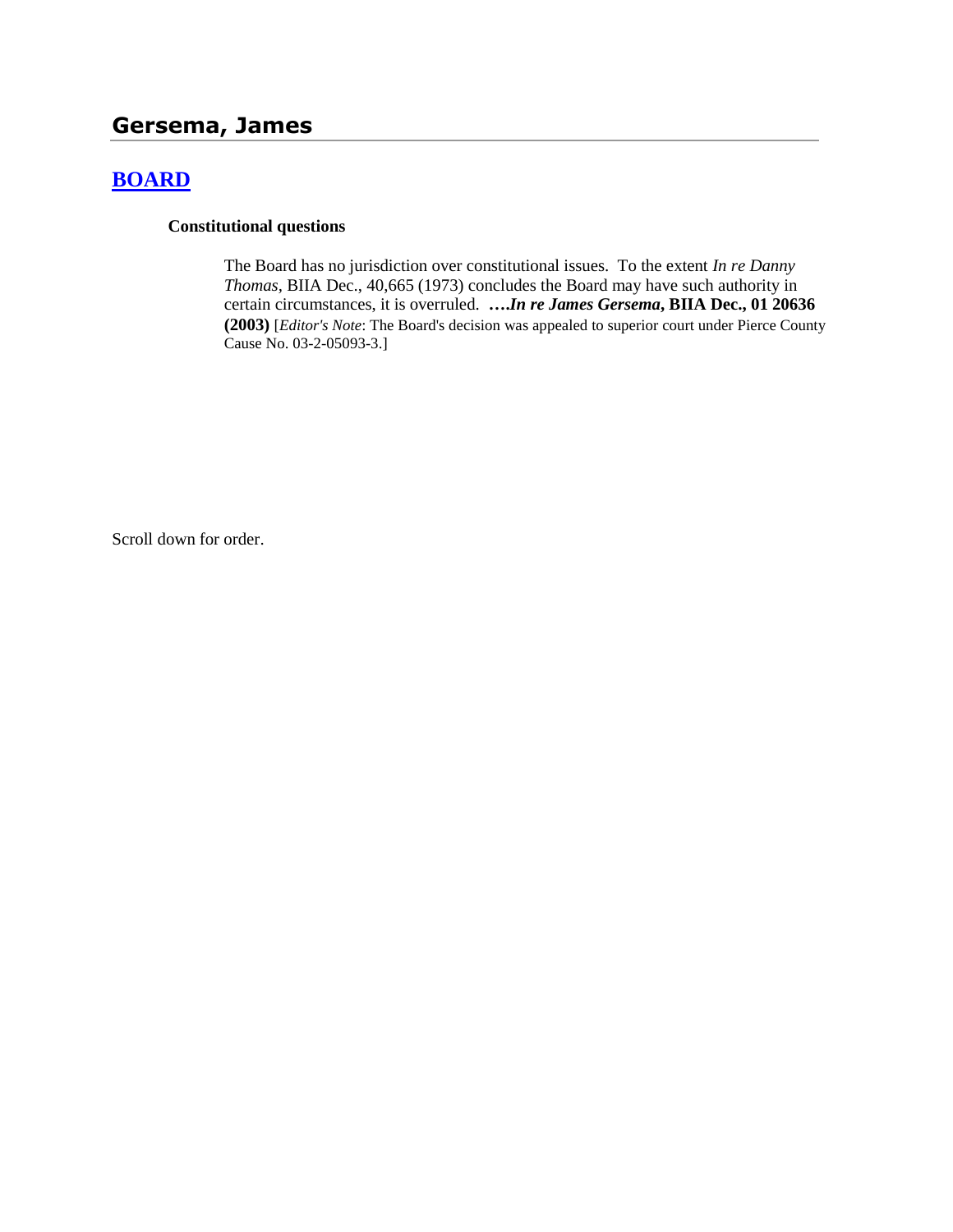# **BEFORE THE BOARD OF INDUSTRIAL INSURANCE APPEALS STATE OF WASHINGTON**

1 2 3 4 5 6 7 8 9 10 11 12 13 14 15 16 17 18 19 20 21 22 23 24 25 26 27 28 29 30 31 32 33 34 35 36 37 38 39 40 41 42 43 44 45 46 47 **IN RE: JAMES W. GERSEMA ) DOCKET NO. 01 20636 ) CLAIM NO. W-070923 ) DECISION AND ORDER** APPEARANCES: Claimant, James W. Gersema, by Rumbaugh Rideout & Barnett, per Stanley J. Rumbaugh Self-Insured Employer, Allstate Insurance Company, by Law Offices of Deborah J. Lazaldi, per Deborah J. Lazaldi Department of Labor and Industries, by The Office of the Attorney General, per Diane Hunter-Cornell, Assistant The claimant, James W. Gersema, filed an appeal with the Board of Industrial Insurance Appeals on October 2, 2001, from an order of the Department of Labor and Industries dated September 14, 2001. The order stated: WHEREAS, the claimant has recovered \$160.000.00, and RCW 51.24.060 requires distribution of the settlement proceeds as follows: 1) Net share to attorney for fees and costs \$65,749.32; 2) Net share to claimant \$73,416.24; and 3) Net share to Self-Insured Employer \$20,834.44; WHEREAS, the Self-Insured Employer declares a statutory lien against the third party recovery for the sum of \$20,834.44; NOW THEREFORE, demand is hereby made upon the claimant to reimburse the Self-Insured Employer in the amount of \$20,834.44; IT IS FURTHER ORDERED no benefits or compensation will be paid to or on behalf of the claimant or beneficiary as defined in RCW 51.08.020 until such time the excess recovery totalling \$29,366.09 has been expended by the claimant or beneficiary for costs incurred as a result of the condition(s), injuries, or death covered under this claim. The September 14, 2001 Department order is **AFFIRMED. DECISION** Pursuant to RCW 51.52.104 and RCW 51.52.106, this matter is before the Board for review and decision on a timely Petition for Review filed by the claimant, as well as a response by the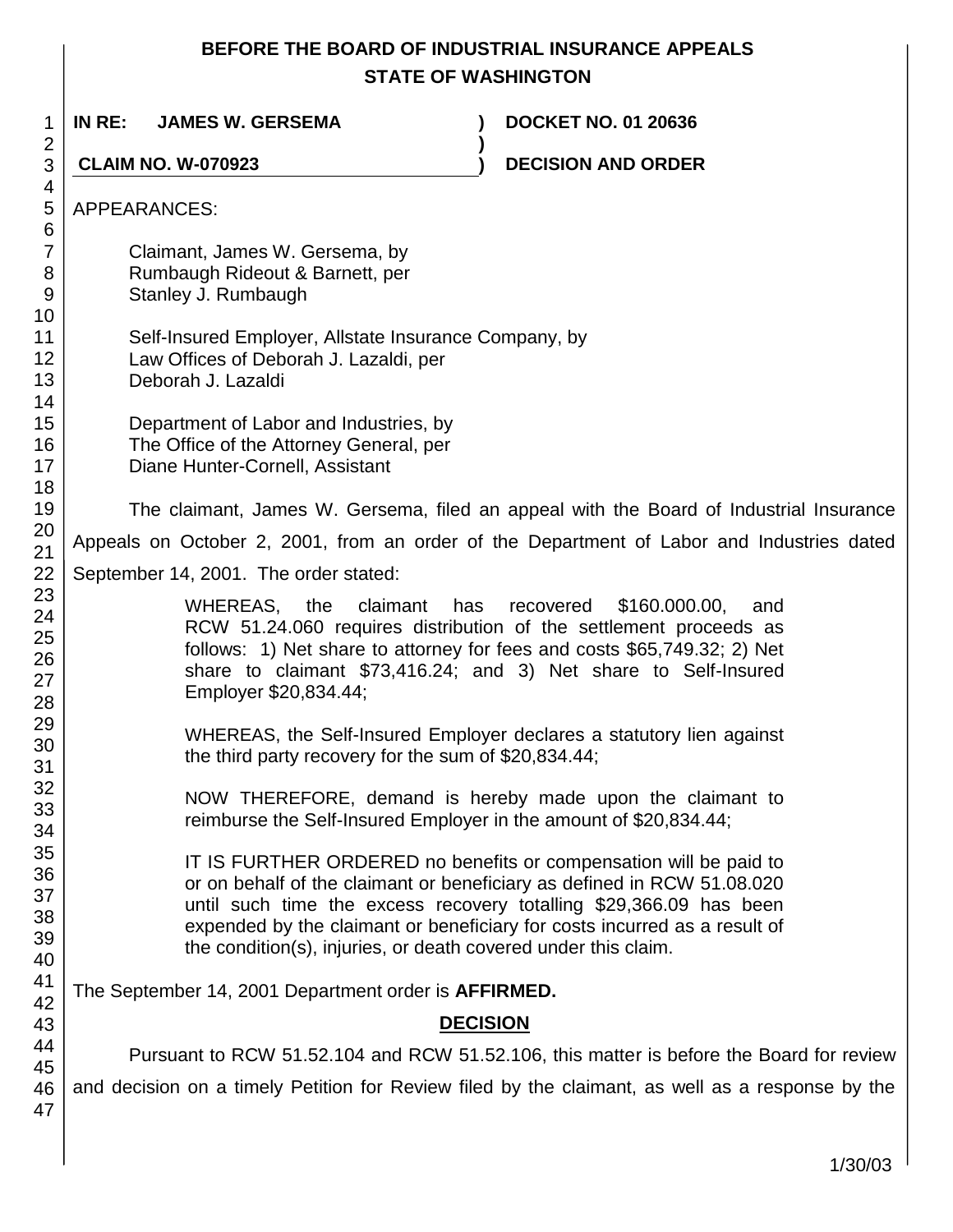self-insured employer, to a Proposed Decision and Order issued on July 25, 2002, in which the order of the Department dated September 14, 2001, was affirmed.

The Board has reviewed the evidentiary rulings in the record of proceedings and finds that no prejudicial error was committed. The rulings are affirmed, except as stated below. We have granted review for the following reasons: (1) to articulate our rationale for striking Exhibit No. 1 while not striking the testimony of the claimant's witness, Artis Grant; (2) to discuss case law from the United States Supreme Court, our state's Supreme Court and Court of Appeals, and statutory language that is relevant to the issues that have arisen under this appeal; and (3) to acknowledge that *In re Danny Thomas*, BIIA Dec., 40,665 (1973), is no longer valid law because it conflicts with two Washington Supreme Court decisions issued subsequent to *Thomas*.

#### Evidence Presented

Evidence in this case includes extensive factual stipulations of the parties, the testimony of witnesses, and documentary exhibits. The factual stipulations establish the following: Mr. Gersema sustained an industrial injury, the occurrence of which also formed the basis for a negligence action against the third party upon whose premises he had sustained his injury. In June 2000, the claimant and the third party defendant settled the negligence action for \$160,000. The Department closed the claimant's workers' compensation claim on May 25, 2001, by which time the employer had paid medical and permanent partial disability benefits totaling \$35,731.61. No time loss compensation was paid because at all times the employer kept the claimant on full salary. On September 14, 2001, the Department issued its order distributing the proceeds of the entire third party settlement, which included a statutory lien on behalf of the employer equaling \$20,834.44 and a provision declaring that because of the excess recovery, the claimant or his beneficiary would have to expend \$29,366.09 as costs incurred for conditions accepted under this claim before he would become entitled to additional benefits or compensation.

The parties also stipulated to the admission of Exhibit No. 2, a document entitled "Settlement Agreement and Full & Final Release." Mr. Gersema signed this agreement upon the advice of Mr. Artis Grant, the attorney who represented him throughout the life of the third party lawsuit. This document states that it is "intended to cover all past and future injuries, damages or losses, whether or not known to the parties to this Agreement. . ." It is "the full and complete settlement of all liability claims" arising out of the third party action. It "contains the entire Agreement between the parties hereto and that the terms hereof are contractual and not mere recitals." The release of liability was made in consideration for the payment of \$160,000 to Mr. Gersema. The document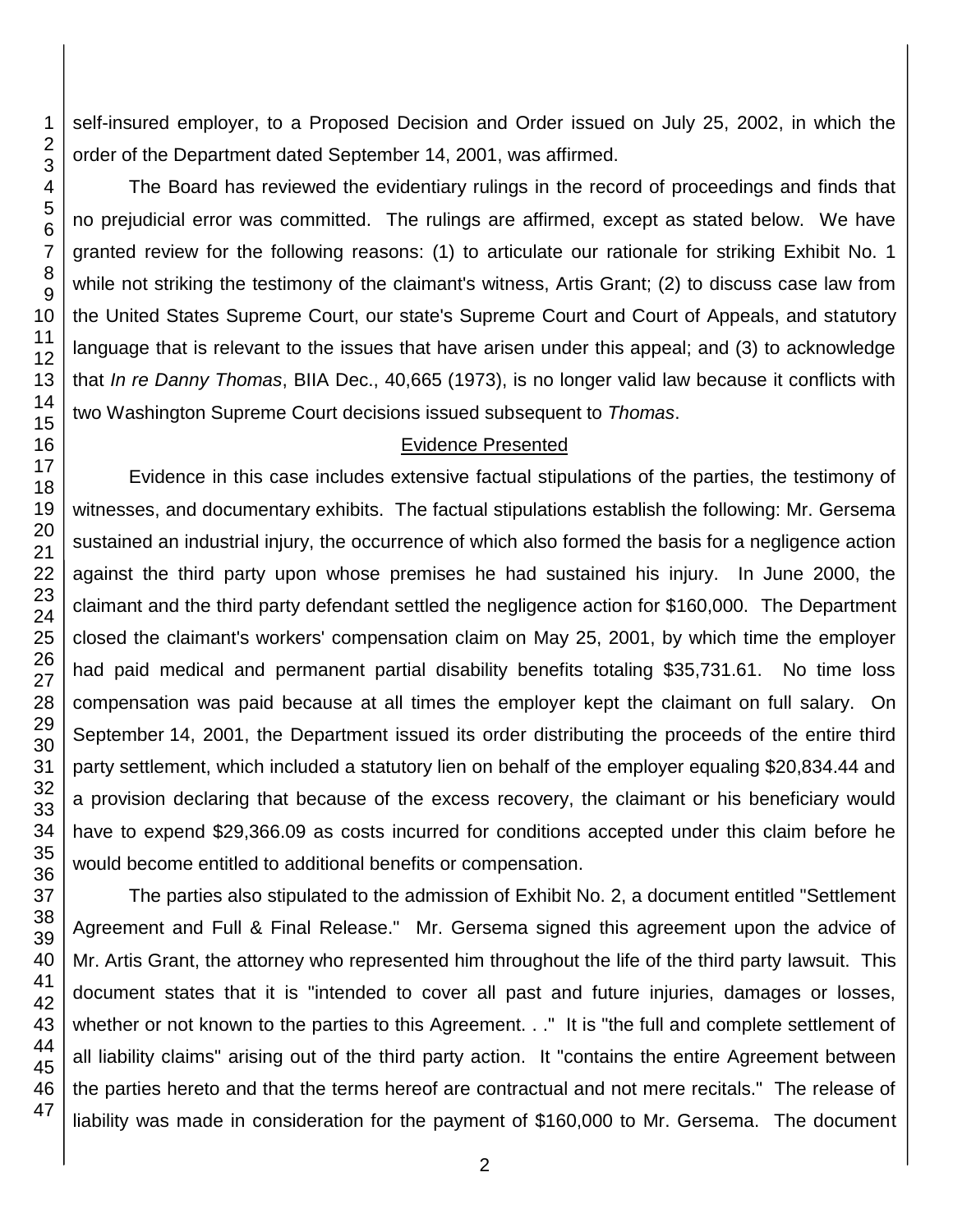does not contain a breakdown or allocation of portions of the settlement amount as compensation for the various injuries or types of damages that were alleged by the claimant while the lawsuit was pending.

Additionally, Mr. Gersema offered the testimony of Artis Grant and Exhibit No. 1, a demand letter sent on the claimant's behalf by Mr. Grant to Christopher Keay, the attorney representing the defendant in the third party lawsuit. The self-insured employer presented the testimony of Mr. Keay. This testimony of these witnesses and both exhibits were offered to establish: (1) the different types and amounts of damages that were alleged by the claimant during the lawsuit; and (2) whether or not the parties to the settlement intended specific portions of the settlement proceeds to represent recovery for specific kinds of damages, whether denominated as special or general damages, sustained by the claimant.

# Admissibility of Testimony and Exhibit No. 1

The self-insured employer argues that Mr. Grant's testimony and Exhibit No. 1 should be stricken from the record pursuant to the parol evidence rule. That rule has been best described as follows:

> [P]arol or extrinsic evidence is not admissible to add to, subtract from, vary, or contradict written instruments which are contractual in nature and which are valid, complete, unambiguous, and not affected by accident, fraud, or mistake.

*Berg v. Hudesman*, 115 Wn.2d 657, 670 (1990) [quoting, ultimately, *Buyken v. Ertner*, 33 Wn.2d 334 (1949).]

As noted in *Berg*, the parol evidence rule applies only to a writing intended as an **integration** or final expression of the terms of the agreement. However, if an agreement is only **partially integrated**, i.e., it does not contain the complete expression of all terms agreed upon, then the terms not included in the writing may be proven by parol or extrinsic evidence, provided the additional terms are not inconsistent with the written terms of the agreement. Extrinsic evidence is also admissible in order to assist a court in ascertaining the intent of the parties and in **interpreting** the contract. This is true even when there is no apparent ambiguity in the terms of the contract. *Berg*, at 669; *U.S. Life Credit Life Ins. Co. v. Williams*, 129 Wn.2d 565 (1996).

In this case, it appears that the settlement contract was completely integrated. The document itself indicates that it is a "full and complete settlement" and the "entire Agreement between the parties." Both Mr. Grant and Mr. Keay described the agreement as "global." Both agreed that there was no agreement or assigned allocation between general and special damages.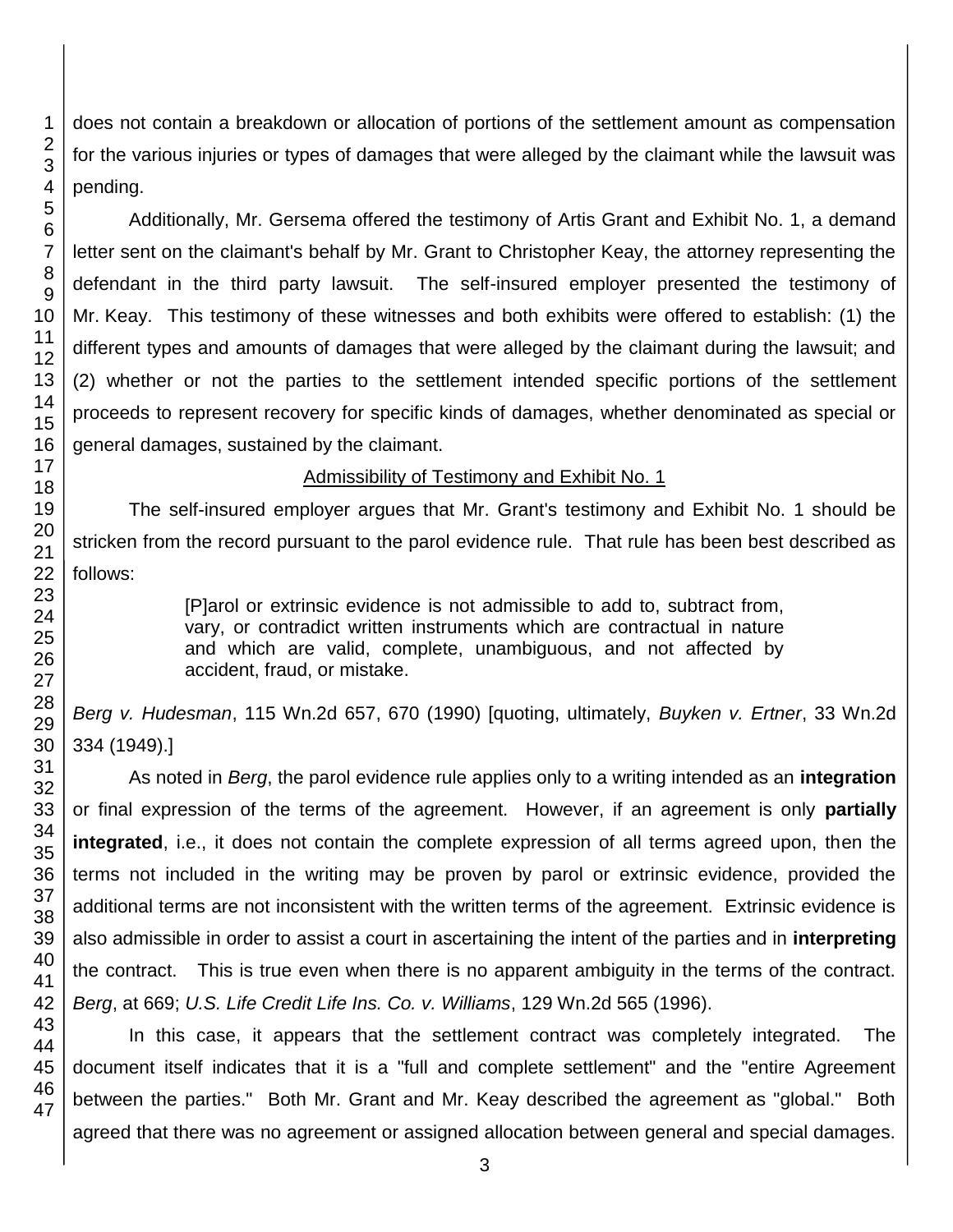Mr. Keay noted that in some circumstances damages are allocated within a settlement agreement, but that did not happen in this case.

We conclude that Exhibit No. 1 should be stricken and hereby reject that exhibit. In addition to the parol evidence problem, Exhibit No. 1 contains vast amounts of hearsay; almost all of it is irrelevant to the relatively limited issue under appeal. The portions of the exhibit that are relevant are cumulative to the testimony of Mr. Grant and/or Mr. Keay.

We do not strike from the record the testimony of Mr. Grant. His testimony provides probative evidence on the question of whether the settlement agreement was fully integrated. It is helpful in understanding the different types of damages that were alleged in the third party action, which is a matter that is independent of the meaning of terms of the settlement contract.

### Segregation of Non-economic Damages Recovered in a Third Party Action

Mr. Gersema does not contend that any of the mathematical calculations used to determine the third party distribution were incorrect. Rather, he believes that the self-insurer's statutory subrogation interest in the settlement proceeds (and therefore the size of its reimbursement and lien) should be decreased by segregating settlement proceeds that allegedly represent payment for damages that were not covered by workers' compensation. The claimant argues that a portion of the third party settlement was intended to reimburse him for damages such as "loss of enjoyment of life," "pain and suffering," and other non-economic damages for which he was not entitled to receive compensation or benefits under the Industrial Insurance Act. There are two reasons why the segregation of non-economic damages requested by the claimant cannot be done: (1) segregation due to the receipt of these damages is not authorized by RCW 51.24.060; and, (2) the record does not contain sufficient evidence to permit such a segregation of the settlement proceeds.

In 1994 the Washington State Supreme Court addressed the similar question of whether the Department's right to reimbursement in a third party action extended to a worker's spouse's recovery for loss of consortium. In *Flanigan v. Department of Labor & Indus.*, 123 Wn.2d 418 (1994), the court held that the Department's right to reimbursement did not extend to recovery of damages attributed to loss of consortium. The court went even further by stating that workers' compensation benefits do not compensate workers or their beneficiaries for any non-economic damages. Any recovery by the Department from the damages paid for loss of consortium would constitute an "unjustified windfall." *Flanigan*, at 425. The ramifications of the sweeping language in *Flanigan* was clearly stated by a dissenting justice, who noted that the court's opinion also would prevent reimbursement from damages obtained for pain and suffering. *Flanigan*, at 430.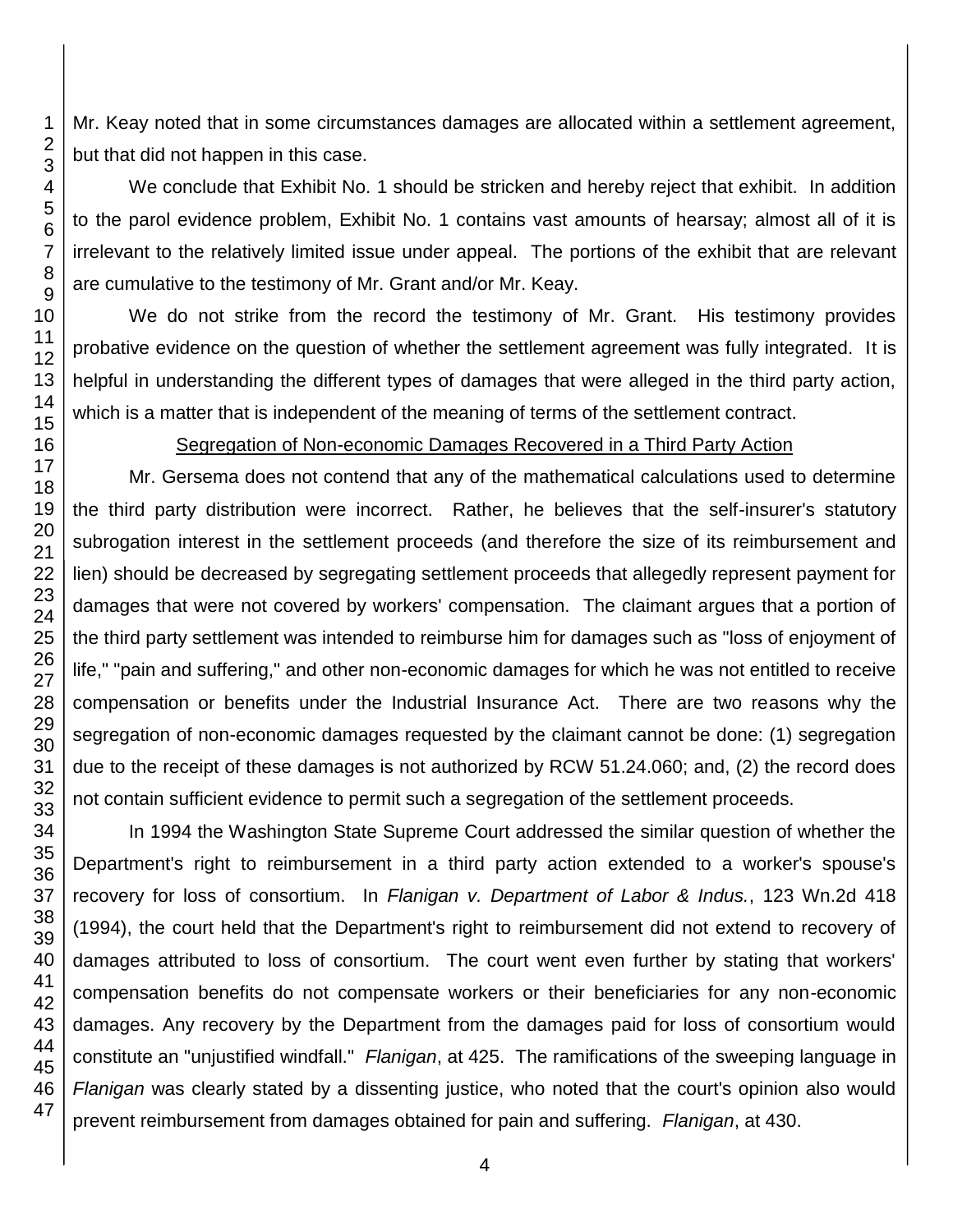Shortly thereafter, the Department requested that the Legislature amend Chapter 51.24, RCW so that the term "recovery" would not include damages for loss of consortium. *Final Legislative Report, 54th Leg.* (Wash., 1995), p. 219 (SB 5399). However, what the Legislature adopted was a definition of "recovery" that included all economic and non-economic damages **other than** loss of consortium. (Laws of 1995, ch. 199, § 2). RCW 51.24.030(5) states: "[f]or the purposes of this chapter, "recovery" includes all damages except loss of consortium." Thus, *Flanigan* is dispositive only on the narrow issue of loss of consortium. Since no damages for loss of consortium were included in the settlement agreement that is presently before us, *Flanigan* is not applicable. RCW 54.24.030(5) is unambiguous. It prevents any segregation of non-economic damages other than loss of consortium from the third party recovery distribution process of RCW 51.24.060.

We note that the appropriateness of governmental and/or employer reimbursement of non-economic damages received as part of a third party recovery by an injured worker or his/her dependent has been addressed by the United States Supreme Court and a majority of state courts. The majority of these jurisdictions have permitted governments to obtain reimbursement for workers' compensation benefits paid from non-economic damages recovered in third party actions. In *United States v. Lorenzetti*, 467 U.S. 167; 104 S. Ct. 2284; 81 L. Ed. 2d 134 (1984), a unanimous court allowed the United States reimbursement under the third party recovery provisions of 5 U.S.C. Sec. 8132 for compensation paid to an employee pursuant to the Federal Employees' Compensation Act for the non-economic damages of "pain and suffering." As stated in 6 A. Larson, *Larson's Workers' Compensation Law*, § 117.05 (2002), "[t]he prevailing rule in the United States refuses to place an employee's third party recovery outside the reach of the employer's lien on the ground that some or all of it was accounted for by damages for pain and suffering."

An additional ground exists to prevent the segregation of non-economic damages from the third party recovery distribution process and the self-insured employer's right to reimbursement therefrom. As indicated earlier, the settlement agreement failed to allocate any portion of the lump sum \$160,000 award to non-economic damages. Such a failure to allocate a portion of the lump sum recovery to those damages subjects the entire amount of the recovery to the statutory distribution process and the self-insurer's reimbursement right and lien. *Mills v. Department of Labor & Indus.*, 72 Wn. App. 575 (1994).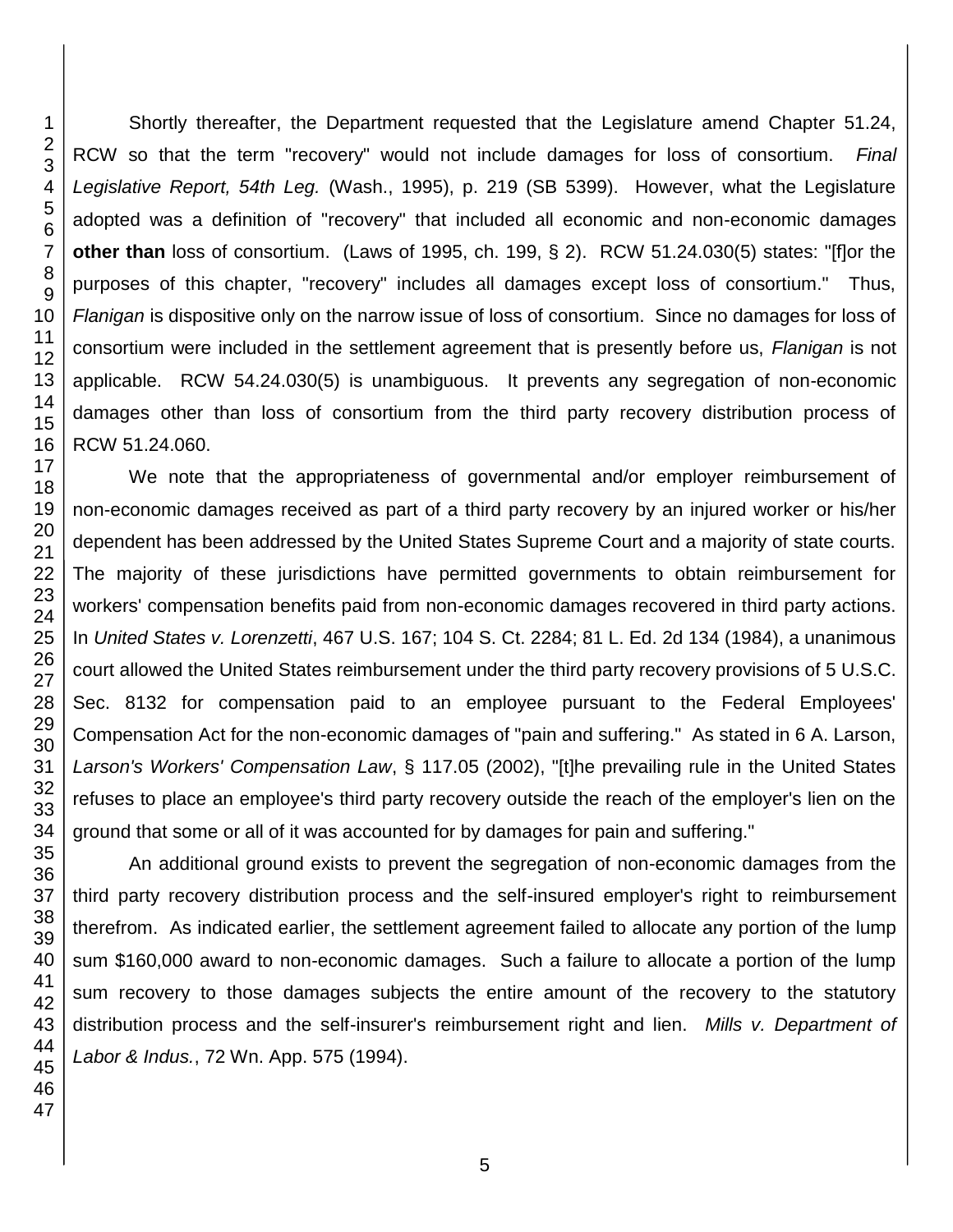### Scope of Review—Constitutionality of Statutes

Mr. Gersema contends that the Department's refusal to segregate a portion of the third party settlement allegedly representing recovery for non-economic (general) damages is an unconstitutional taking of property and violation of his substantive due process rights. He argues that the Board has jurisdiction over constitutional issues. He reasons that because the Superior Court only has appellate jurisdiction in workers' compensation appeals, either the Department or the Board must have original jurisdiction over any constitutional issues. The claimant concludes that before the Superior Court may become involved, all administrative remedies must be exhausted. The Proposed Decision and Order did not adopt the claimant's reasoning. However, by citing and discussing our Significant Decision, *In re Danny Thomas*, BIIA Dec., 40,665 (1973), it concluded that in some circumstances the Board may have jurisdiction over constitutional issues. We disagree with this conclusion.

Our jurisdiction in industrial insurance matters is appellate only; the Department must make the initial adjudication. *See*, *e.g.*, *Lenk v. Department of Labor & Indus.*, 3 Wn. App. 977 (1970). However, constitutional questions, even those arising in the context of the Industrial Insurance Act, provide an exception to this general rule regarding our jurisdiction. Like the Department, we are not a court, but an administrative agency engaged in a quasi-judicial administrative function. We have no jurisdiction, original or appellate, to rule on the constitutionality of a statute. In *Yakima County Clean Air Authority v. Glascam Builders, Inc.*, 85 Wn.2d 255 (1975), the Supreme Court addressed the following questions: (1) what, if any, jurisdiction may an administrative agency exercise over constitutional issues?; and (2) must an administrative determination first be made before an appeal regarding a constitutional issue may be heard in Superior Court? The court stated:

> We shall first consider the question of exhaustion of administrative remedies. The rule is well established that one claiming a constitutional right as a defense can proceed directly to assert that right in a judicial proceeding. There are several sound reasons for this rule. An administrative tribunal is without authority to determine the constitutionality of a statute, and, therefore, there is no administrative remedy to exhaust. The administrative remedy is established by the same statute which is being challenged and recourse to an administrative remedy would put the respondent in the position of proceeding under the statute which it seeks to challenge.

*Glascam Builders*, at 257.

47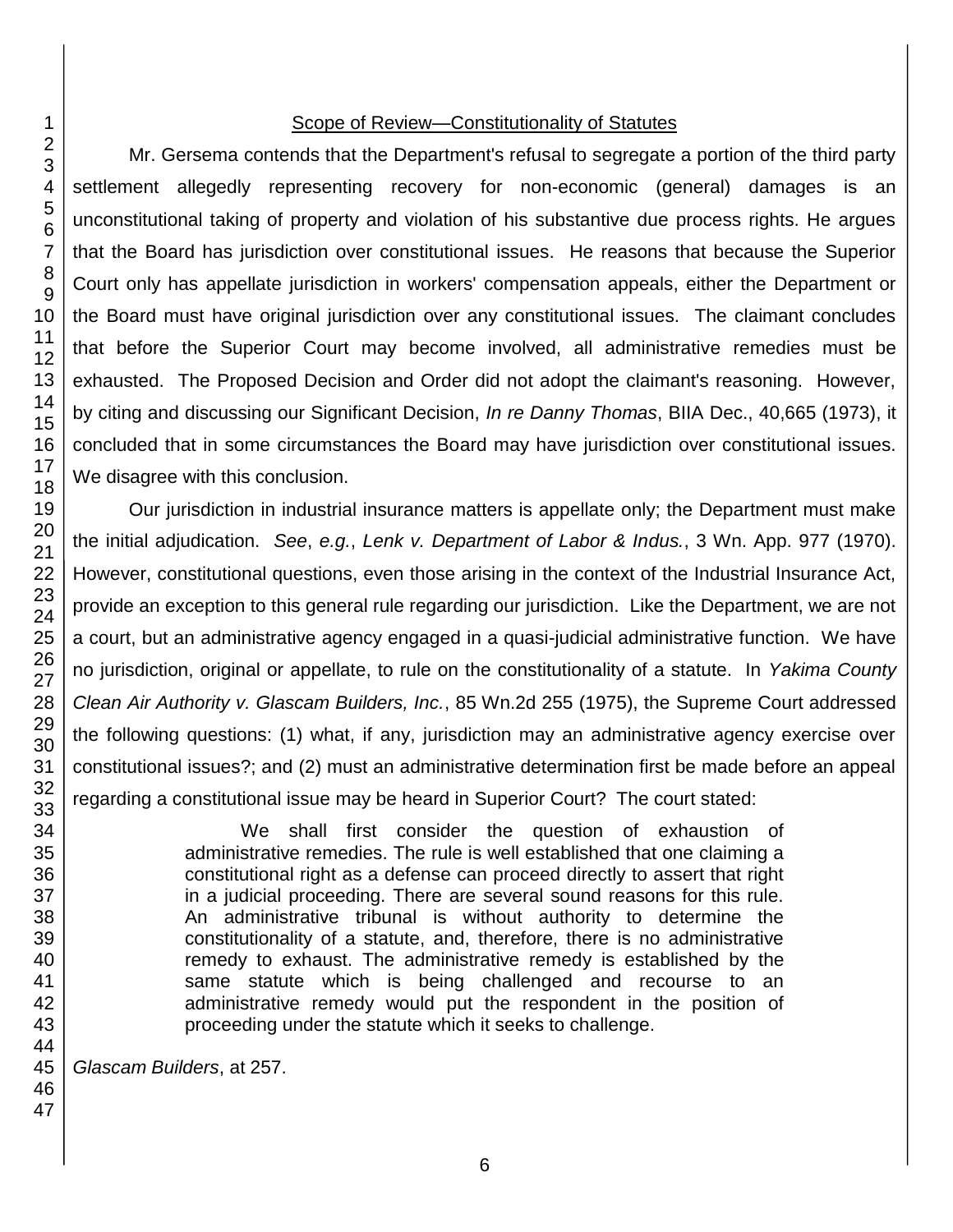*Bare v. Gorton*, 84 Wn.2d 380 (1974), at 382-383, contains a similar holding. The holding of each of these subsequent Supreme Court cases is incompatible with the holding in *Danny Thomas*. We consider *Danny Thomas* to have been overruled by them.

### **FINDINGS OF FACT**

1. On September 27, 1996, the self-insured employer received an application for industrial insurance benefits alleging that the claimant, James W. Gersema, sustained an industrial injury on September 13, 1996, during the course of his employment with Allstate Insurance Company. The claim was allowed by an order issued on March 18, 1998. On November 1, 1999, the Department of Labor and Industries issued an order indicating it was closing the claim; medical condition is stable; self-insured employer directed to pay claimant permanent partial disability award for Category 3 permanent cervical and/or cervico-dorsal impairments, less pre-existing Category 2 permanent cervical and/or cervico-dorsal impairments; claim is closed. On November 3, 1999, the claimant received the November 1, 1999 Department order. On January 3, 2000, the claimant mailed a Protest and Request for Reconsideration from the November 1, 1999 order to the Department, which received it on January 4, 2000. On June 5, 2000, the Department issued an order affirming the November 1, 1999 order.

On June 9, 2000, the claimant filed a Notice of Appeal with the Board of Industrial Insurance Appeals from the June 5, 2000 order. On June 26, 2000, the Board issued an order granting the appeal, assigning it Docket No. 00 12499, and directing that further proceedings be held. On April 4, 2001, a Proposed Decision and Order was issued that reversed and remanded the June 5, 2000 order. On May 10, 2001, the Board issued an Order Adopting Proposed Decision and Order. On May 25, 2001, the Department issued an order indicating that pursuant to the Board order of May 10, 2001, the Department is closing the claim; medical condition is stable; self-insured employer directed to pay permanent partial disability award equal to Category 3 permanent cervical and/or cervico-dorsal impairments; claim is closed. On September 14, 2001, the Department issued an order that indicated:

WHEREAS, the claimant has recovered \$160.000.00, and RCW 51.24.060 requires distribution of the settlement proceeds as follows: 1) Net share to attorney for fees and costs \$65,749.32; 2) Net share to claimant \$73,416.24; and 3) Net share to Self-Insured Employer \$20,834.44; WHEREAS, the Self-Insured Employer declares a statutory lien against the third party recovery for the sum of \$20,834.44; NOW THEREFORE, demand is hereby made upon the claimant to reimburse the Self-Insured Employer in the amount of \$20,834.44; IT IS FURTHER ORDERED no benefits or compensation will be paid to or on behalf of the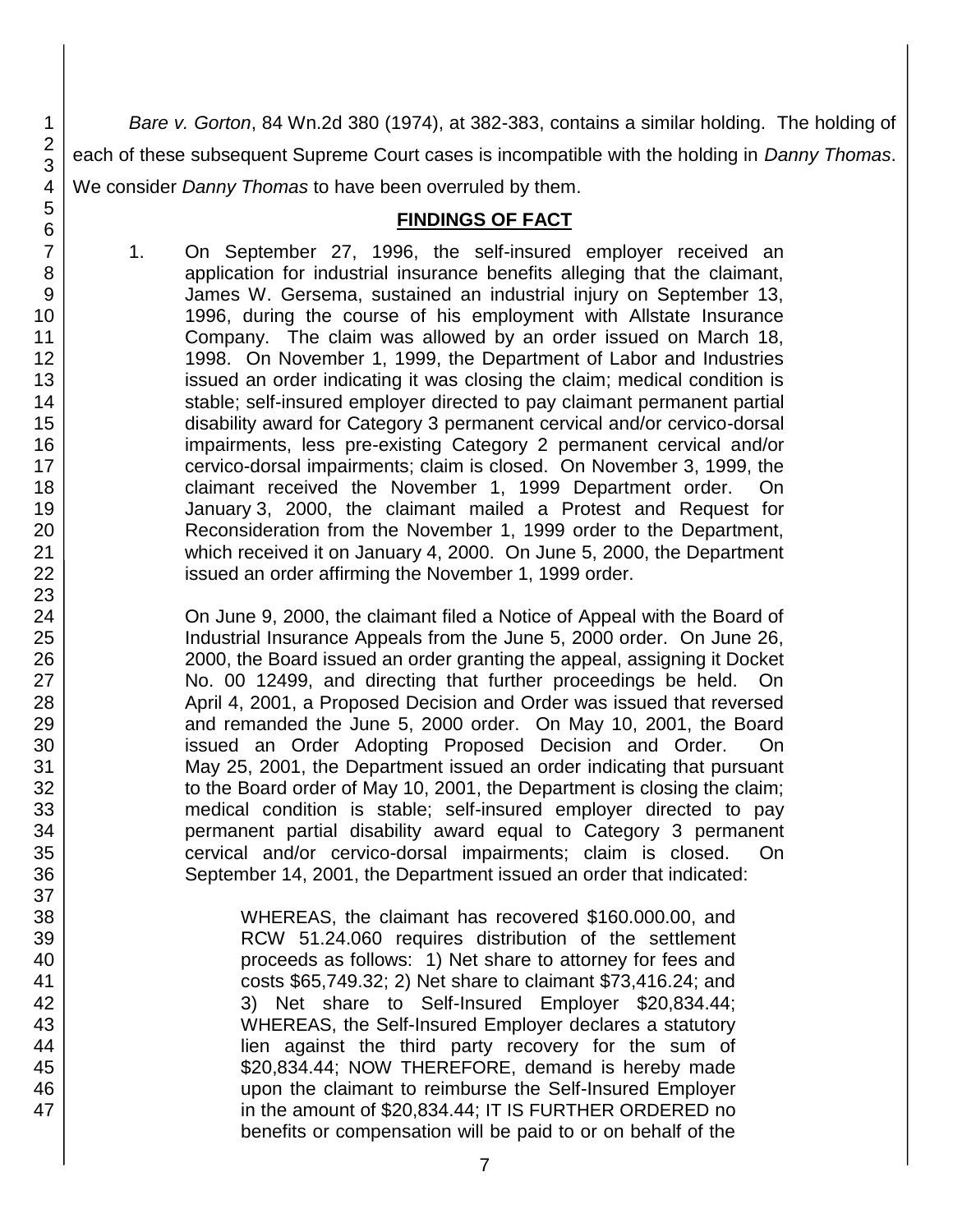claimant or beneficiary as defined in RCW 51.08.020 until such time the excess recovery totalling \$29,366.09 has been expended by the claimant or beneficiary for costs incurred as a result of the condition(s), injuries, or death covered under this claim. . . .

On October 2, 2001, the claimant filed a Notice of Appeal of the September 14, 2001 order. On November 1, 2001, the Board issued an order granting the appeal, assigning it Docket No. 01 20636, and directing that further proceedings be held.

- 2. On September 13, 1996, James W. Gersema, the claimant, suffered an injury to his neck in the course of his employment with Allstate Insurance Company.
- 3. The circumstances of the industrial injury gave rise to Mr. Gersema's third party negligence action against Titus-Will Ford Sales, Inc. and Titus-Will Ford/Toyota filed under Pierce County Superior Court Cause No. 99-2-11010-8.
- 4. On or about June 16, 2000, Mr. Gersema settled his third party negligence action against Titus-Will Ford Sales, Inc. and Titus-Will Ford/Toyota under Pierce County Cause No. 99-2-11010-8 in the amount of \$160,000. Allstate Insurance Company asserted its statutory lien pursuant to RCW 51.24.030 with respect to Mr. Gersema's settlement without compromise of such lien.
- 5. Allstate Insurance Company paid benefits for Mr. Gersema's Claim No. W-070923, proximately caused by the industrial injury in the amount of \$35,731.61, which included \$22,786.97 in medical benefits and \$12,944.64 in permanent partial disability benefits (including interest). Benefits payable under Claim No. W-070923 also include \$12,876.20 in additional permanent partial disability granted to Mr. Gersema based on the Department's May 25, 2001 order.
- 6. Allstate Insurance Company continued to pay Mr. Gersema his salary during the entire time his claim was open. Time loss compensation was not paid.
- 7. On September 14, 2001, the Department issued a statutory order establishing Allstate's reimbursement share of Mr. Gersema's \$160,000 third party settlement pursuant to RCW 51.24.060 and directing disbursement of proceeds as follows: (1) net share to attorney for fees and costs \$65,749.32; (2) net share to claimant \$73,416.24; and (3) net share to self-insured employer \$20,834.44, which amount represents Allstate's statutory lien. The Department further ordered that no benefits or compensation will be paid to or on behalf of Mr. Gersema or his beneficiary as defined in RCW 51.08.020 until such time as excess

47